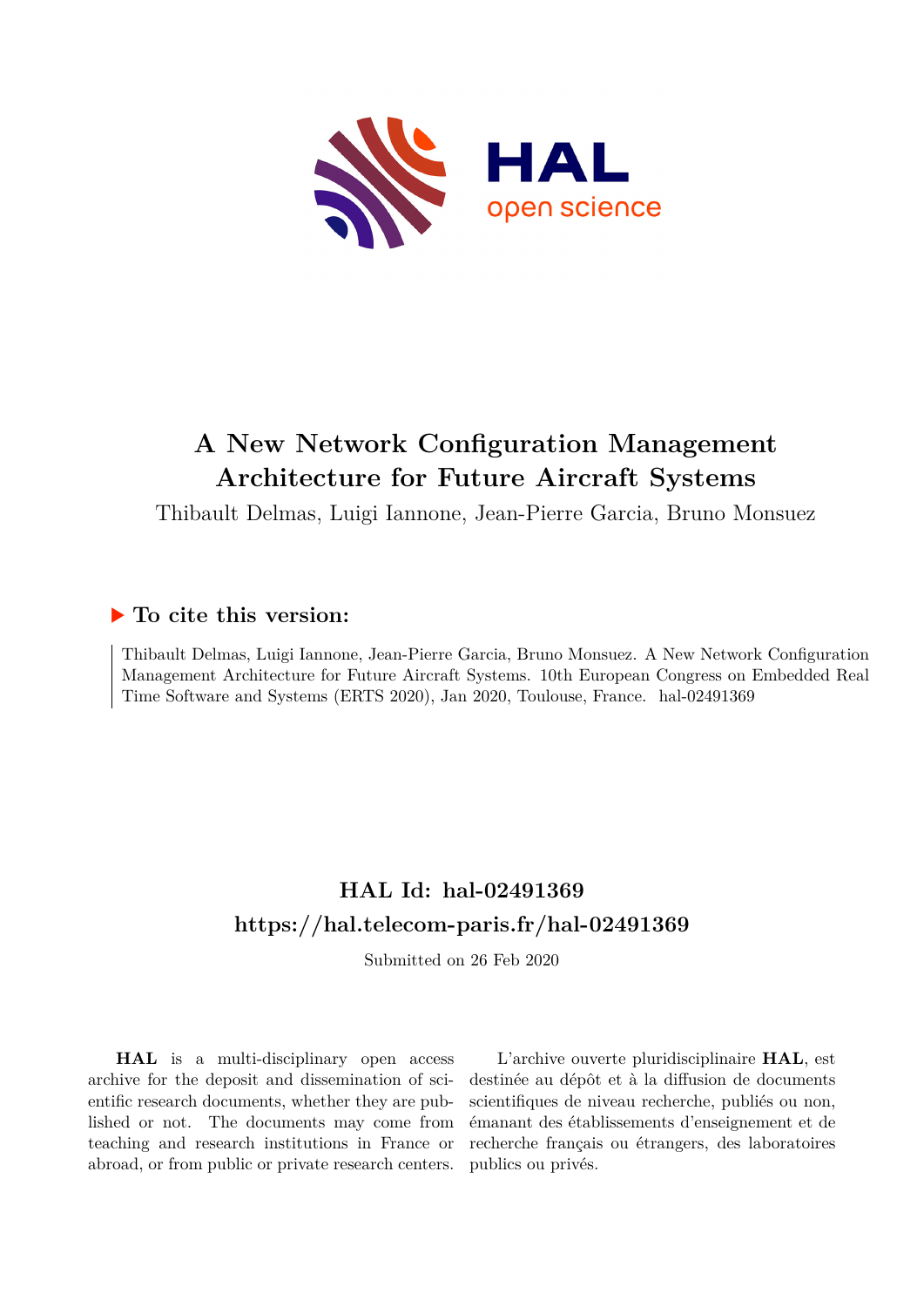# A New Network Configuration Management Architecture for Future Aircraft Systems

Thibault Delmas\*, Luigi Iannone<sup>†</sup>, Jean-Pierre Garcia<sup>\*</sup> and Bruno Monsuez<sup>‡</sup>

∗*name*.*surname*@safrangroup.com †*name*.*surname*@telecom-paristech.fr, ‡*name*.*surname*@ensta-paristech.fr

*Abstract*—Aircraft systems are evolving and being enhanced thanks to new design paradigms leveraging on recent technology advances in embedded systems. However, the Integrated Modular Avionics (IMA) model, used in current avionics, has shown important limitations to accommodate such evolution. These new paradigms demand for much more global system modularity than what IMA is able to offer. Such system evolution has as well an impact on the underlying different networks present on aircrafts. In this context, it is mandatory to investigate the kind and the breadth of adaptation networks need in order to cope with new requirements.

To this end, this paper we firstly investigate the current aircrafts network configuration and management procedures. It appears that they lack the features, more specifically, the configuration management features, necessary to support these new use cases. We then look at proposals trying to fulfil this features gap. Each of them, while providing parts of the answers, also come with trade-off or insufficiencies that prevent them from fully answering to the new needs. Then, a new network configuration architecture able to cope with the newly defined configuration management requirements is provided. A comparison to the other approaches is presented, so to highlight how the proposed architecture better fulfils long-term evolution requirements while being less complex and more suitable for current configuration procedures than the other proposal. Finally, a simulation of the configuration architecture is done to provide insights on the new proposed features.

*Index Terms*—Network management, Real Time Management, Aircraft Systems

#### I. INTRODUCTION

Today aircraft systems are designed using the Integrated Modular Avionic (IMA) [1] model. In the IMA model, the configuration of such systems is created at design time. This fits in the integration model used for aircrafts, mainly because of certification and verification complexity. However, one major consequence of using such architecture is the creation of static systems, rarely evolving throughout the aircraft life cycle.

Aircrafts systems base their resilience on pure service protection through redundancy. This leads to static systems being designed offline and loaded with a monolithic behavior adjusted until it meets its safety objective. This has led to severe limitations in scalability over time due to such a static nature.

Nowadays, system engineers see new opportunities in innovative architectures, notably, two which are of interest: the Distributed Integrated Modular Avionic (DIMA) [2]; the Flexible Platform (FP) [3]. These architectures affect the systems design and, by extension, their underlying networks, more specifically, in how they are managed and in particular in the way devices configurations are distributed.

To better understand the challenges brought by the use of new, less rigid, architectures onto the network and what new features are necessary to cope with them, we have first to understand how the new architectures influence the systems, the networks, and their management methods and tools. As will be shown throughout the first part of this paper, an important change brought by these new architectures is the introduction of additional and alternative system modes of operation, and with it, the need, particularly for the network, to adapt to them.

In order to adapt to such changes, the whole configuration system has to be revised. To this aim, several proposals to embed part of the configuration management functions to augment the network current capabilities have been made.

We propose a network configuration architecture that, compared to other proposals, has low additional complexity to the current configuration tools and procedures and that provides the configuration capabilities necessary for a network to become more flexible. This solution is based on a central controller, overseeing the network, capable of reacting to configuration changes while integrating in the aeronautic configuration management processes.

With this context given, the paper is organized as follows. Sec. II investigates current solutions to see how they only partially answer the requirements, formally defining the problem our proposal aims at solving. Sec. III presents the current management methods and tools used in civil aeronautics. Sec. IV provides a discussion around proposals being made to cope with these new requirements. In Sec. V we introduce a new architecture that we argue to better fulfill current and future requirements. We provide an evaluation of the proposed architecture in Sec. VI, along with a first example of implementation. Sec. VII concludes the paper with a summary of new emerging requirements, a description of why it is necessary to fulfil them, and how our approach succeeds at it.

#### II. PROBLEM STATEMENT

In order to better understand why configuration is critical in the context of avionics, we will first have a look at the shortcomings of the current IMA architecture. Then we will overview new emerging architectures and formalize the impact these bring to the aircraft network. This will allow us to then focus on the configuration management tools and their specific shortcomings in the next section.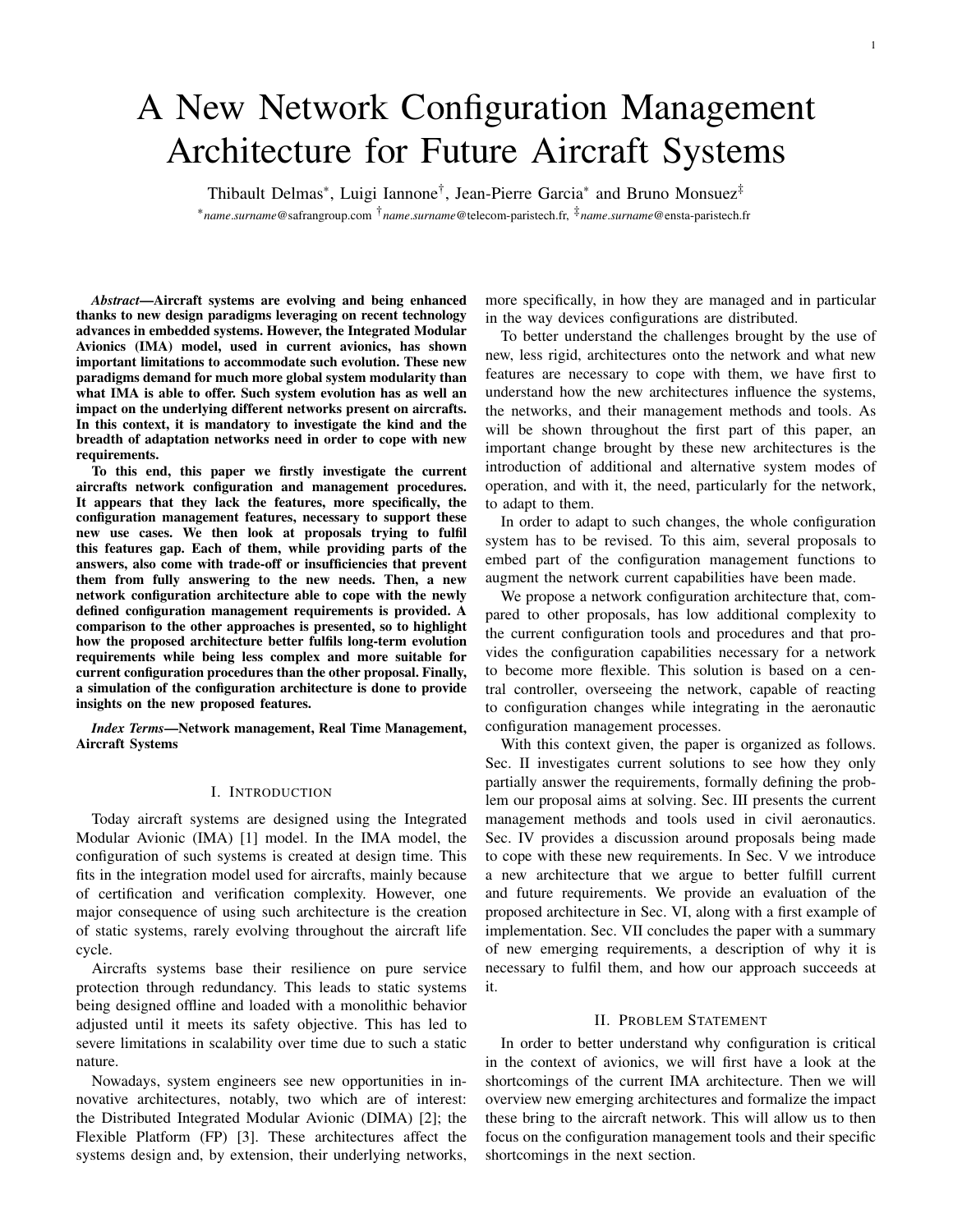#### *A. IMA Limitations*

The IMA [1] model bases its architecture around hosting multiple aircraft functions on computers on the avionic bay. These centralized functions then use the avionic network to communicate with sensors and actuator distributed aboard the aircraft. This architecture draws its fault tolerance on pure resiliency through redundancy, leading to static systems, designed offline in several refinement cycles until they meet the safety objective. One advantage of this model, ever since it was created, was its ease of mastery (for behavior provability purposes). Nevertheless, over time, it has led to severe limitations in scalability due to its strict static nature. Indeed, static resource reservation creates rigidity, as it limits the number of possible evolutions down the line and prevents the possibility to add different and new modes of operation. Adding new resource reservation implies to re-certify the whole system, which is a long and expensive procedure. Main example of such a restriction is the Avionics Full DupleX switched ethernet (AFDX [4]) network, which is strongly limited in the number of new admissible communications between devices.

This problem is worsened by the centralized approach, with every main function being in the avionic bay, where resources may become scarce.

#### *B. Emerging Architectures*

As previously stated, there are two new emerging architectures that are of interest, namely the Distributed Integrated Modular Avionic (DIMA) [2] and the Flexible Platform (FP) [3].

DIMA brings to light the issues that came with too much centralization and how new advances regarding embedded technologies (e.g., smart sensors) help to redistribute functions between devices in a system. This brings benefits such as reduced number of devices [5]. DIMA answers to the IMA limitations by redistributing the functions among devices and creating operational modes for those. It helps with regards to the resource utilization throughout the aircraft (bringing better balance between the avionic bay and the rest of the aircraft) and by enabling less monolithic behaviors in systems.

FP tries to extend the modularity offered by the IMA architecture in the first place. Its goal is to reach maximum modularity by providing various standardized APIs between devices to allow configuration adaptation when needed. For instance, with FP, an orchestrator is placed in one avionic bay and it is capable of migrating a function from one avionic server to another when the former suffers a failure. Differently from DIMA, FP actually leverages on the IMA model and integrates to it, but introduces a new level of flexibility, where, thanks to new APIs, functions and hardware are not anymore tight together.

As a whole, these architectures tackle the IMA rigidity by improving either the devices (in the case of DIMA) or system behavior (in the case of FP). However, it comes at the expense of monolithic operational mode, and therefore put the static resource reservation model at risk of not being able to answering new requirements that they may introduce.



Fig. 1: Aircraft system configuration management process.

One of the highlights of these new architectures from a network perspective is the need for more flexibility in system configurations. It does bring with it a new need for systems to handle more than one configuration (configuration modes for FP, and configuration extensions for DIMA).

#### *C. Network Systems in Emerging Architectures*

The need for multiple per-system configurations, described in the previous section, also impacts the underlying networks, as they also are considered systems of their own (i.e., communications systems). This opens the question whether communications systems are able to handle multiple configurations. From such a perspective, the network has to provide the following three features:

- Application Programming Interfaces (APIs): FP brings the need for APIs with the network to enable updates upon need. When the FP architecture move functions around, the network needs to be able to assure the function's communication still get through even in its new position.
- Automation: DIMA and FP bring the need for more automation in network configuration. Indeed, with less static communications, the handling of changes has to be automatically managed, but also kept under control.
- Adaptation: DIMA and FP are prone to create different operational behaviors and therefore have more interaction with the network. Network has to be able to adapt to evolving operations.

Despite these new requirements, the current networks are static and can only offer solution through static configurations, as previously discussed in Sec. II-A, this severely limits or even prevents them to implement these expected features.

#### III. CURRENT NETWORK CONFIGURATION MANAGEMENT

In the context of aeronautic, with the generic term *configuration* three different entities are actually referred to, namely: configuration data, configuration software, and configuration parameters. Each one of these is tracked using *part numbers*. Part numbers are identifiers used to reference aircraft parts. This identifier is used to track the part and helps identify its validity for use and its place in an aircraft.

It means that from the perspective of an aircraft maintainer, a configuration file has the same life cycle as any other aircraft part. It is therefore maintained through the normal aircraft systems configuration change process, which consists of a four-step process (cf. Fig. 1).

The first step of the process is the creation of the configuration according to strict specifications. In the second step, the configuration is validated, checking whether it is a valid system configuration. Validation is the step that is used to verify whether the created configuration is compliant with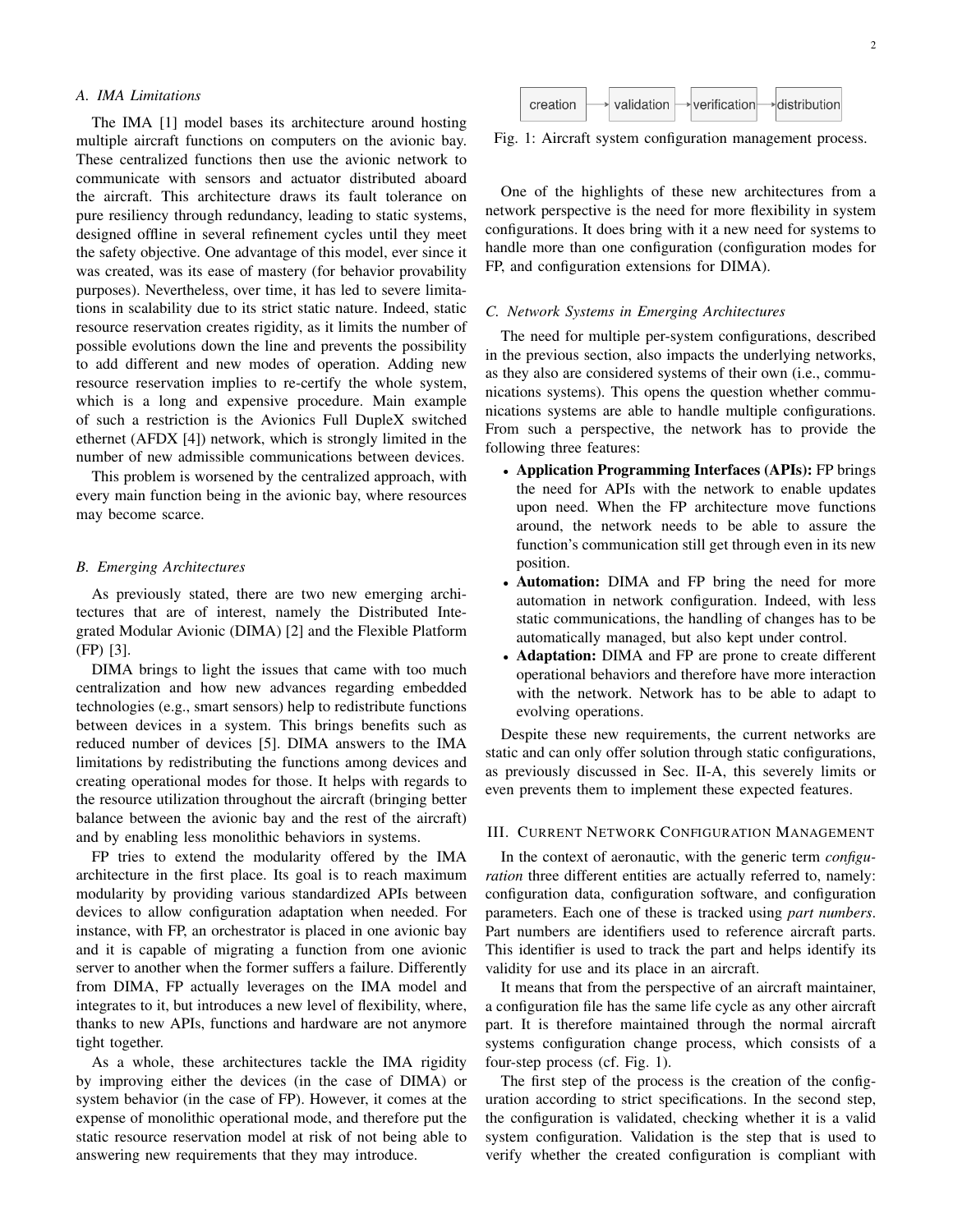the specification used to create it in the first place. Then, in the third step, the configuration is verified, in order to check whether it complies with the system and safety requirements (e.g., with functional testing). These two steps are performed using various tools. The fourth and final step consists in distributing the configuration to the different devices. In aeronautic, a configuration is created, validated and verified offline at design time. An example of such creation and validation for network configurations is described in the work of Steiner et al. [6]. Distribution is done per network device thanks to the Data Loader Centralized System (DLCS) during aircraft maintenance.

When a change in the configuration occurs, it does not usually involve only one party. Airliner owning the aircraft, aircraft manufacturer making it, and device manufacturer may be involved. Each party has a role in this update process. An example of change could be the device manufacturer requiring new resources on the network (e.g., more bandwidth to another device). The update process starts with the network integrator, usually the aircraft manufacturer, turning this request into specifications, then creating a new network configuration according to these specifications. Next, a verification is performed, to ensure that there is no impact on the other devices using the network, and validating the change. Then, the integrator goes back to the device manufacturer, which will make its own internal tests to ensure the new configuration change fulfills its requirements. This allows to split the validation for both the integrator and the manufacturer, with the former verifying that no other system has been harmed by the change, and the latter to check whether the proposed configuration answered its initial request.

#### *A. Configuration Management Evolution*

Systems configuration, like any other system, evolves in time from two points of view: the system life cycle and the configuration update. The aircraft systems life cycle is split in several phases, or operational modes, going from its development to its end of life (cf. Fig. 2). The system starts by the development and installation phases, during which it is created, tested, and installed in the aircraft. It then enters the major part of its life cycle, looping between operation and maintenance phases. It corresponds to the commercial use of the system. Concerning configuration, its evolution requirements are traceability, validity, and integrity.

- Traceability: Any evolution (through configuration update) must be traceable (through part number evolution for instance) to ensure a high degree of knowledge regarding the aircraft state. This is very important, as software configuration must be logged for the entire duration of the aircraft life cycle (approximatively 40 years).
- Validity: Validity from a maintenance point of view is for a given configuration, the verification of its compatibility for use in the aircraft. Configuration part numbers helps to identify compatibility issues that could arise when installing a new configuration.
- Integrity: The configuration before installation must be verified once distributed in the device to ensure no



Fig. 2: Aircraft system life cycle.



Fig. 3: Current configuration architecture.

tempering or degradation of the configuration happened during its installation. The current verification system is implemented with Cyclic Redundancy Check (CRC) algorithms.

The overview on how current configuration is handled gives the context in which network systems evolutions presented in Sec. II have to take place. It is important to understand how multiple configurations can exist within this context. Indeed, generating multiple configurations and switching between them for different purposes has to fit with the update process up to a certain extent. Each configuration needs to be specified, created, and validated before it can be assumed safe to use. Once passed these steps, their use and integrity need to be tracked and monitored, as required by the aforementioned traceability, integrity, and validity requirements.

#### *B. Configuration Distribution*

As stated in the previous section, configuration distribution is done through the Data Loader Centralized System (DLCS). In particular, the ARINC 615A [7] file transfer protocol is used to distribute the configuration from the central DLCS to every single device. As shown in Fig. 3, the DLCS is used as a central module to send configuration individually to devices in the network, including the network devices themselves. Maintainers manually provide configuration updates to the DLCS and use a graphical interface to manually request devices to update their configuration with the newly provided one. A configuration update consists of the reboot of the device with the new configuration, followed by a safety test and a rollback in case of an invalid update.

Networks are currently considered as pre-defined closed systems, meaning that topology, load, and devices are known in advance. The implication is that any dynamic behavior, such as maintenance operations connections, as well as user-owned devices connected through onboard Wi-Fi, have already been accounted for.

Following the current situation, configuration tools in commercial aircrafts can be qualified as being used proactively in a distributed fashion during maintenance phase. The corollary of this qualification is that, as of today, there are no dedicated network management system aboard aircrafts. Looking at the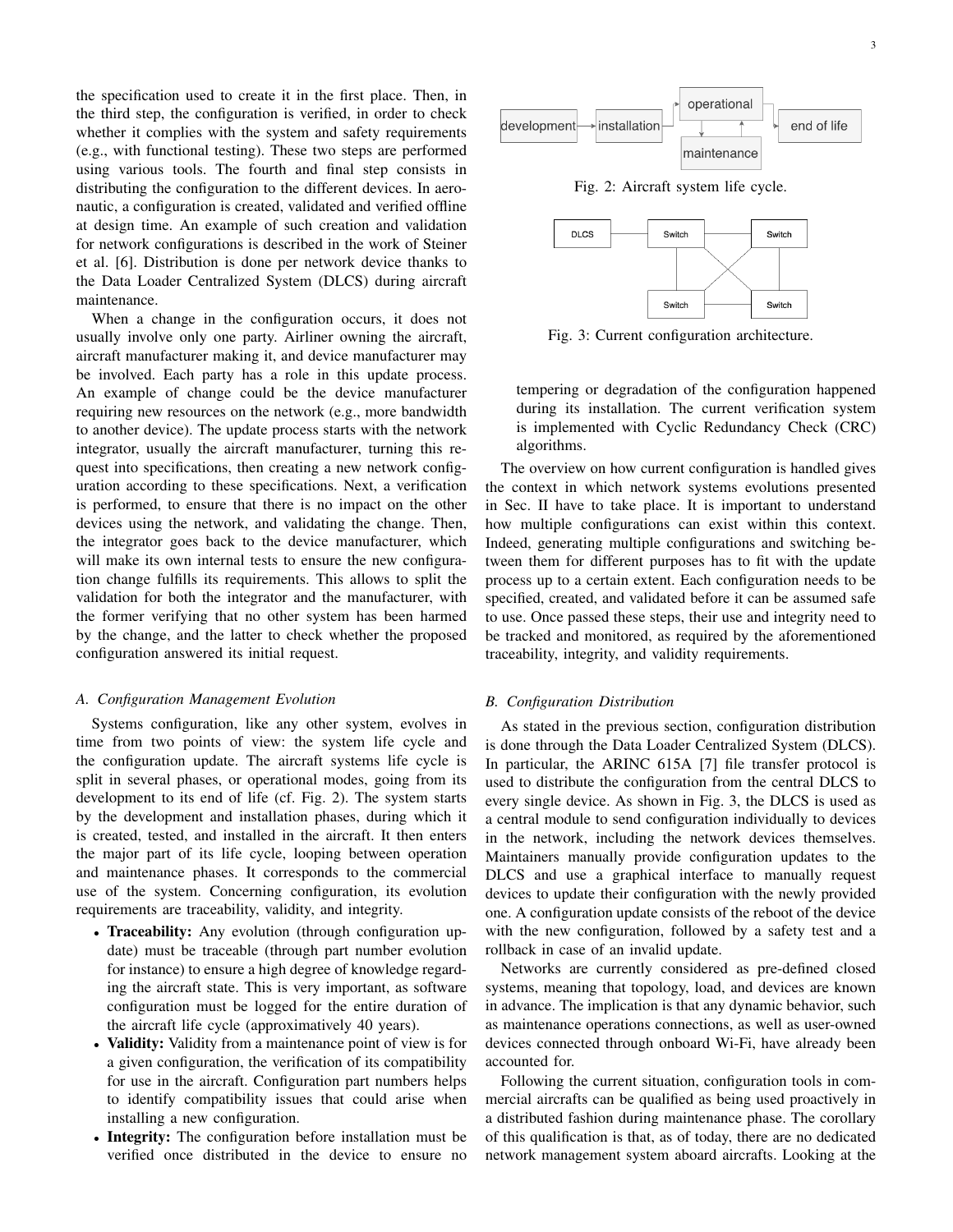configuration life cycle in Fig. 1, only part of the distribution functions are embedded in the aircraft.

#### *C. Current Tools Shortcomings*

With respect to the requirements showed in the previous section, configuration distribution tools have the following shortcomings.

- APIs: The DLCS architecture offers no explicit configuration API. There is an interface for human intervention only during maintenance phase, but there is no system that can connect to it to request for configuration changes.
- Automation: There is no space for automation with the current architecture since devices get updated individually and manually and there are no APIs to do so in the first place.
- Adaptation: The current system does not implement adaptation capabilities. Rather, if there is to be some dynamicity in an aircraft system, it has to be accounted for in the initial configuration. This is due to two factors: the limited number of possible configurations and the design philosophy of these systems.
- Traceability: There is no way for the network to consolidate a view of global configuration state. The traceability has to be done per device.

Regarding validity and integrity, they are currently handled respectively manually and automatically in the transfer protocol used by the DLCS to send configurations. These, even if not limited by the current procedure, have to be kept in mind for the design of new solutions.

The main take away is that the current aircraft configuration deployment system is designed solely for human maintainers to upgrade the installed software but does not fulfil the new requirement of handling possibly sets of different configurations.

#### IV. RELATED WORK

Few proposals exist that overcome at least partially the limitations presented in the previous sections. The first notable one is the work of Heise et al. [8] that adapts the Open-Flow [9] protocol for the aeronautical context. It offers a new network architecture, specifically designed for network (re- )configuration. This solution favors a dedicated controller that manages configurations of the network devices. It provides an API for both between the controller and the entity requesting an update and between the controller and the administered network.

OpenFlow protocol offers a good network configuration API for the data plane. Nevertheless, depending on the version, it does not address all aspects of configuration (e.g., physical layer parameters are not addressed). A great summary of the different configurations parameters for a network device is given by Aglargoz et al. [10].

For the parameters OpenFlow addresses, the controller can be used to automate the configuration distribution in the network. A real time perspective study of this behavior is provided in the original work of Heise et al. [8].

There are two shortcomings with this solution. Firstly, not embedding the controller in the aircraft means it is limited to be used only during maintenance phase. It also potentially implies the need for a specialized equipment during this phase. Secondly, configurations stay static no matter the context. It reduces its potential to adapt to systems dynamicity. However, an example of an OpenFlow protocol adaptation that allows for specific configurations to be used depending on the operating mode has been proposed by Bush et al. [11].

Gao et al. [12] propose to extend the capabilities of the existing tools and systems. Mainly by opening an API between the DLCS and remote entities (e.g., a remote maintenance operator). This conservative approach allows to provide a configuration interface for devices, while conserving as much as possible the existing established approach. However, it does offer an open API for proposals such as FP. More importantly, from a network perspective, the lack of dedicated configuration tools limits the configuration capabilities that this approach offers. Another important point is the use of the DLCS as a proxy to configure the network, meaning that no network specific functions are actually present on the DLCS. Every network management function must be either added to the devices or off-loaded to the remote entity, which makes network configuration cumbersome.

The above-described solutions are first attempts to address the requirements introduced in Sec.II-C. They adapt or add new functions to allow for better new configurations APIs and embed these functions in the network itself, so that they can be used directly on the aircraft. Nevertheless, configuration updates can still only happen during the maintenance phase of the system. This strongly limits the possible use-cases that can arise with approaches like FP. Going back to the avionic bay orchestrator example, the lack of APIs on the network limits its adaptation capabilities as well as its automation possibilities. Configuration updates in specific operational phases, such as in case of a failure, as presented in the FP proposal, open another issue. More specifically, careful evaluation of the implication of an operational phase configuration change is required as its implication on safety is not trivial. All of the proposals acknowledge the need for better configuration tools, to cope with new network requirements. The need for automatic configuration distribution is emphasized as it enables automation capabilities and by extension helps fulfilling the adaptation requirement.

Table I presents a summary of how the different solutions presented in this section fulfil the requirements outlined in Sec.II-C. It shows how each of the existing proposals partially answer these requirements. These solutions provide partial answers to the three requirements and each with their own trade-offs.

What can be observed is that there is a strong correlation between the capabilities offered by the APIs of the different solutions and the limitations they have. The more conservative an approach is, the less it can achieve the automated configuration change envisioned, as it does not embed the necessary functions to do so. The OpenFlow approach, while very promising, remains not complete as it solely focuses on network policies.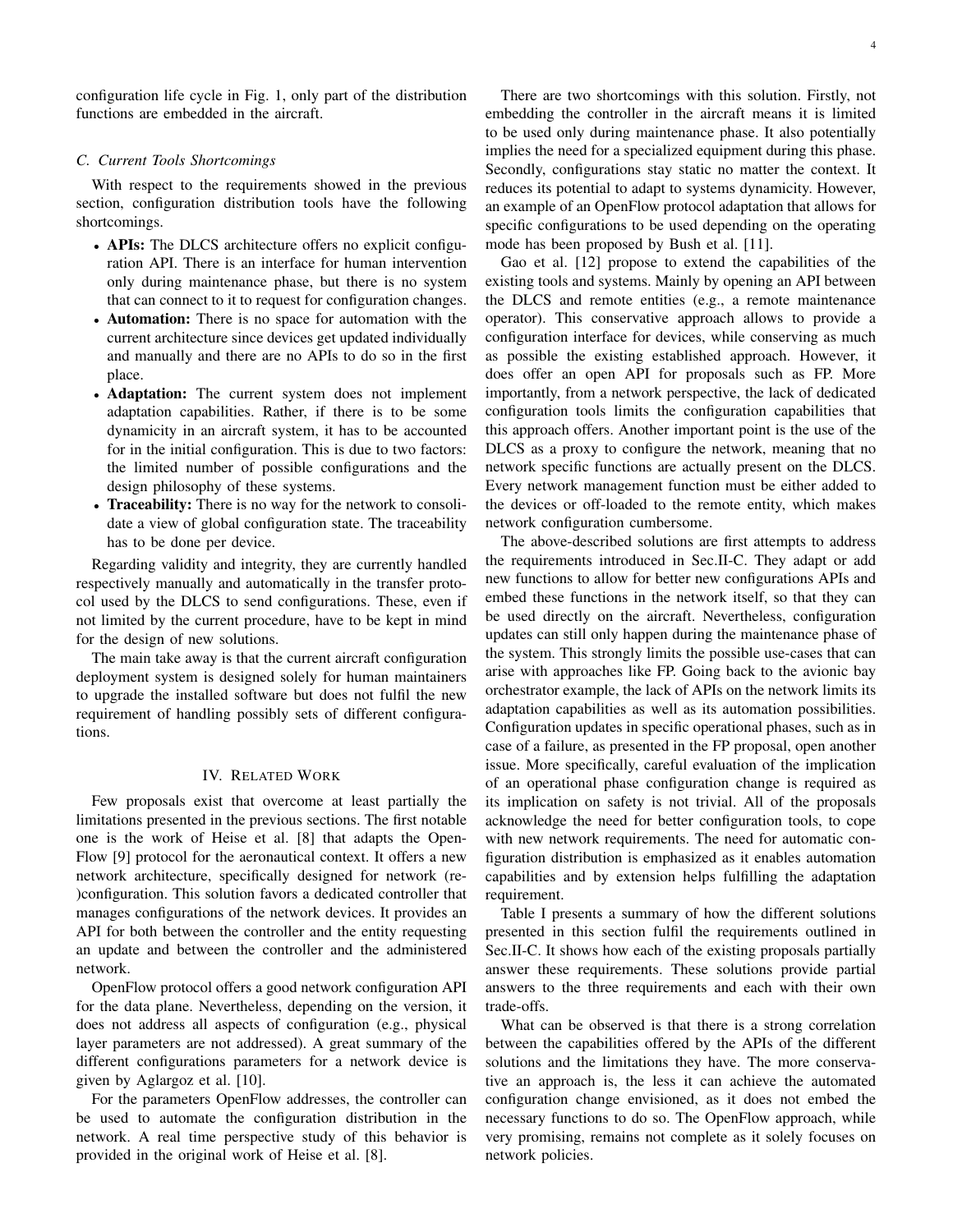| <b>Solution</b>       | APIs                        | Automation                         | Adaptation                    |
|-----------------------|-----------------------------|------------------------------------|-------------------------------|
| Current solution      | no API, human required      | none                               | unique configuration          |
| Heise et al. [8]      | APIs to specific parameters | provided by the central controller | unique configuration          |
| Adapted OpenFlow [11] | APIs to specific parameters | provided by the central controller | phase dependent configuration |
| H. Gao et al. [12]    | API to the DLCS             | remote operator required           | unique configuration          |
| Our proposal          | APIs to all parameters      | provided by the central controller | sets of configurations        |

TABLE I: Configuration Management Solution vs. Requirements

#### V. EVOLVED CONFIGURATION ARCHITECTURE

The solutions presented in the previous section offer insight on the shortcomings of current configuration procedures, and how difficult it is to provide the support for systems evolution.

The approach we follow embraces the new requirements, while at the same time retains the best practices from the existing solutions. To this end, we propose an architecture that provides the necessary functions for configuration distribution, while being appropriate for the current large aircraft system management.

In our approach, we embed the necessary functions to automate the distribution directly in the various steps of the management process. In this way, the possibility to validate and verify configuration thoroughly remains intact while it opens the door for switching from one pre-defined configuration to another.

An important aspect for the architecture definition is to address which function from the configuration procedure it should embed.

We argue that creation, validation, and verification, must stay offline since, for commercial aircrafts, they are part of a larger integration process. Aircraft system integrations are subject to strong safety and certification requirements. Precise modeling and extensive testing methods are required to answer these requirements. Moreover, their development is also subject to quality validation, depending on safety assessments, as defined in ARPA4754 [13]. The consequence is the necessity to provide a complete documentation and important development time to validate each configuration. It also limits the number of configurations that can be handled since each configuration must be independently qualified. It also raises the question about the admissibility of autonomous integration of additional capabilities with the need to demonstrate that the new configuration does not violate previously established and validated safety objectives.

Regarding the support of configuration transition, we first decompose these phases between mission operation, which are the phases during which the aircraft is being operated (e.g., in flight phases), and on ground-at-gate, when the aircraft is in more "relaxed" conditions. While it can be argued that in the advent of a device failure preventing a flight home for repair, transitioning between two known configurations at gate can be beneficial, it is harder to justify configuration dynamicity during flight phases.

The proposed architecture is presented in the following manner. We firstly define the components composing it and assign each their role in the configuration architecture. Then, we show how these components communicate through their dedicated network and finally we formalize the capabilities (i.e. APIs) and how each of them needs to fulfill their roles.



Fig. 4: Evolved architecture.

#### *A. Architecture Components*

There are two new components in the configuration architecture that interact with two components that already exists in the current architecture (but need to be slightly modified).

In our proposal we consider that the *maintenance system*, i.e. the DLCS, is still there, but is now accompanied by a new component that we call the *avionic orchestrator*. The avionic orchestrator represents an on-board system inside the aircraft that requests the network a configuration change. Its role is to notify network devices that they have to deploy a new configuration.

The other new component of the system is the *central controller*. Its role is to administrate the network configurations and connect the network with the maintenance system and the avionic orchestrator. It is responsible for the network configuration deployment. The interface with the maintenance system is important to guarantee integration in the global aircraft management system, while at the same time, the interface with the avionic orchestrator offers the possibility for aircraft systems to interact with it in order to directly require configuration updates. It hosts management applications for the network which takes sets of functions to execute either when on-demand or periodically according to schedule. Such functions leverage on the knowledge the central controller has over the complete network configuration to react to APIs call from either the external entities or the network devices.

The last component we consider is the *switch* which is the administered device. Differently from previous components, more than one switch composes the network, however, from a logical perspective and without loss of generality, it remains just one type of component with whom to interact in the same way. It embeds a local agent responsible for its configuration management. This local agent is responsible for receiving and handling requests from the central controller.

Fig. 4 offers insight of the new network architecture we propose. With this setup, the central controller is able to receive new configurations from the maintenance system as well as change requests from the avionic orchestrator. It is able to send these configurations to the switches through the network.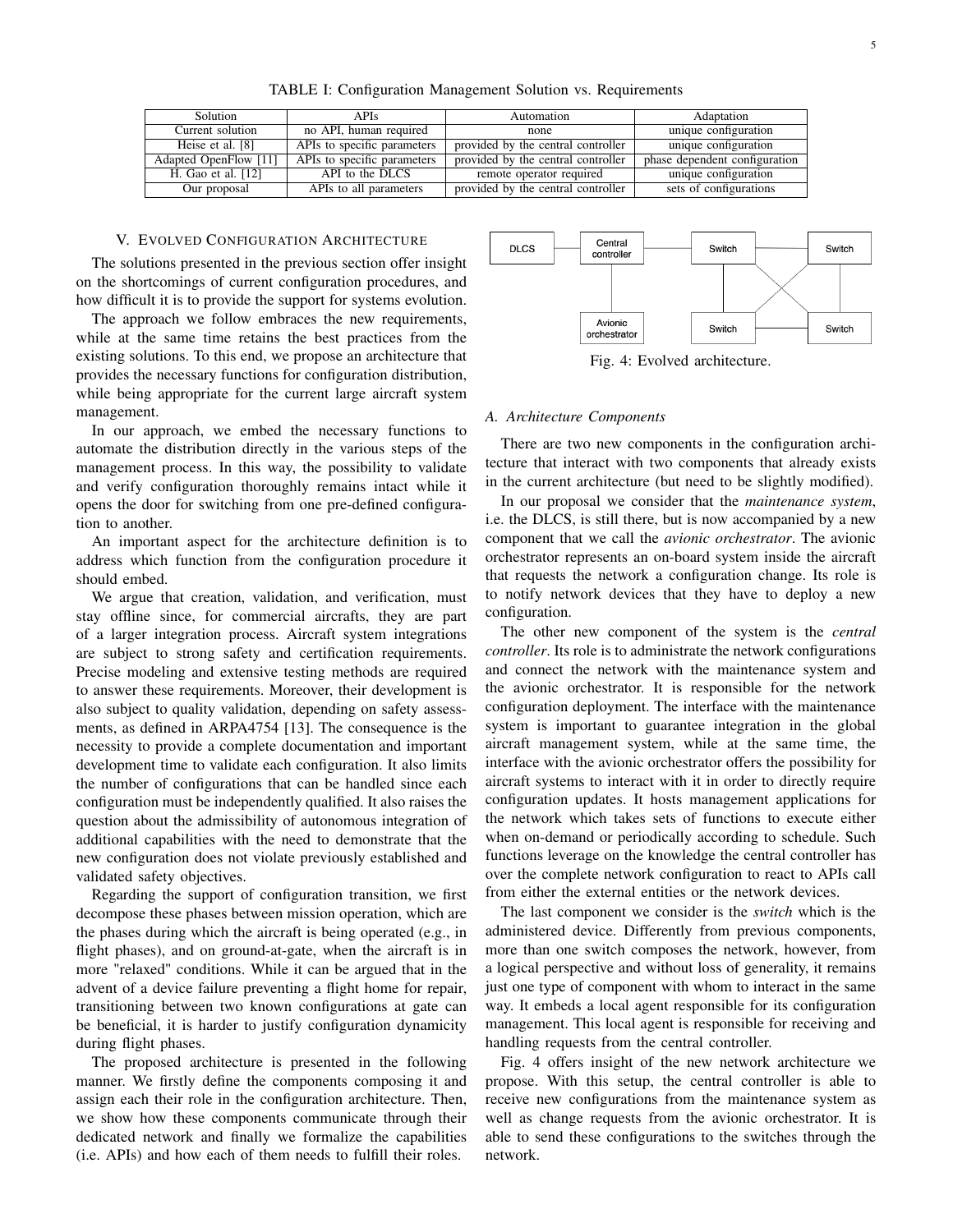

Fig. 5: Architecture components description.

Fig. 5 show each component functions. The central controller has three main functions. An *interface handler* whose role is to receive and parse the requests to and from the external entities and the network. An event engine, who triggers the necessary routines based on the incoming requests. A configuration engine that stores the current sets of available configurations.

#### *B. Dedicated Network*

Topology wise, we make use of the centralized controller, which is connected out-of-band to every device. This choice allows us to make use of a simple and dedicated configuration network, which can be based on a flooding mechanism, since this method does not require specific network configuration, hence, limiting the complexity added to the original network (e.g., no reliance on DHCP [14] or ARP [15] protocols). Such an approach is possible thanks to one of the benefits of controlled environments, such as an aircraft, where it is possible to know in advance the MAC addresses of each device in the network. For instance, AFDX switches use Ethernet MAC addresses that are based on their position in the aircraft, configured via hardware pins. We can safely make a similar assumption, where the controller is aware of the MAC address of each device that may interact with it.

The dedicated network is therefore configured to flood every message from the controller to the switches. Flooding in this case is used so that every switch receives every communication from the network. Special care is necessary in the implementation of the flooding mechanism in order to not overburden the network with traffic and to not generate loops which would result in packet storms. This is made possible thanks to the regular nature of the network topology, a ladder mesh network, which is very similar to the one currently used in aircrafts [16]. It requires the central controller position known in the topology and systematic use of ports.

The flooding mechanism illustrated in Fig. 6 is done in the following patterns. Every message that enters the port linking the switch to the previous one is in the topology is forwarded. The topology is divided into two sides, the right one and the left one. The switch on the right side forwards the message to the next right and left switches and the same-level left switch. Similarly, the left switch forwards the message the next right and the next left switches and the same-level right switch. This



Fig. 6: Evolved architecture massages flooding.

pattern covers the entire topology and can be used recursively as the ladder mesh expands. Moreover, the opposite direction flooding, from switches to the controller, is done from the switch local agent towards the beginning of the topology where the central controller is located. This approach ensuring that every flow is moving only one way in the ladder enables to prevent the creation of loops in the network.

We propose to use a flooding-based approach in order to keep the architecture very simple. Nevertheless, flooding is known to be bandwidth inefficient, and as such, it is important to estimate how much bandwidth is actually needed. To this end, we perform an analytical estimation of the bandwidth consumed at each switch, based on a simple topology in Sec. VI.

#### *C. APIs*

The configuration architecture has two types of interfaces. The ones with the maintenance system and avionic orchestrator and the one between the central controller and the switches. The first type is defined to provide access to the network configuration capabilities to these external components.

The central controller/external entities APIs are:

- Node Configuration: This primitive returns to the external entity the current configuration of the network. It is essential for network state reporting and aircraft configuration validation.
- Node Configuration Update: This primitive triggers a configuration change on the network based on the request intent (e.g., change one or multiple configurations).
- Node Monitoring Management: This primitive triggers a monitoring configuration on one of the switches. It is used for maintenance troubleshooting.
- Node Event Reporting: This primitive provides a subscription channel to offer publishing capabilities to communicate their current state to the central controller in an on-demand fashion. Its main use is for external entities to be able to adopt specific behaviors with the central controller.

The second type is defined to enable the central controller to manage the network. These APIs are:

- Get: Primitive to get the current configuration of a device. Necessary for safety tests of the network.
- Set: Primitive to send a new configuration. Necessary to update configuration parameters. Setting it as an abstract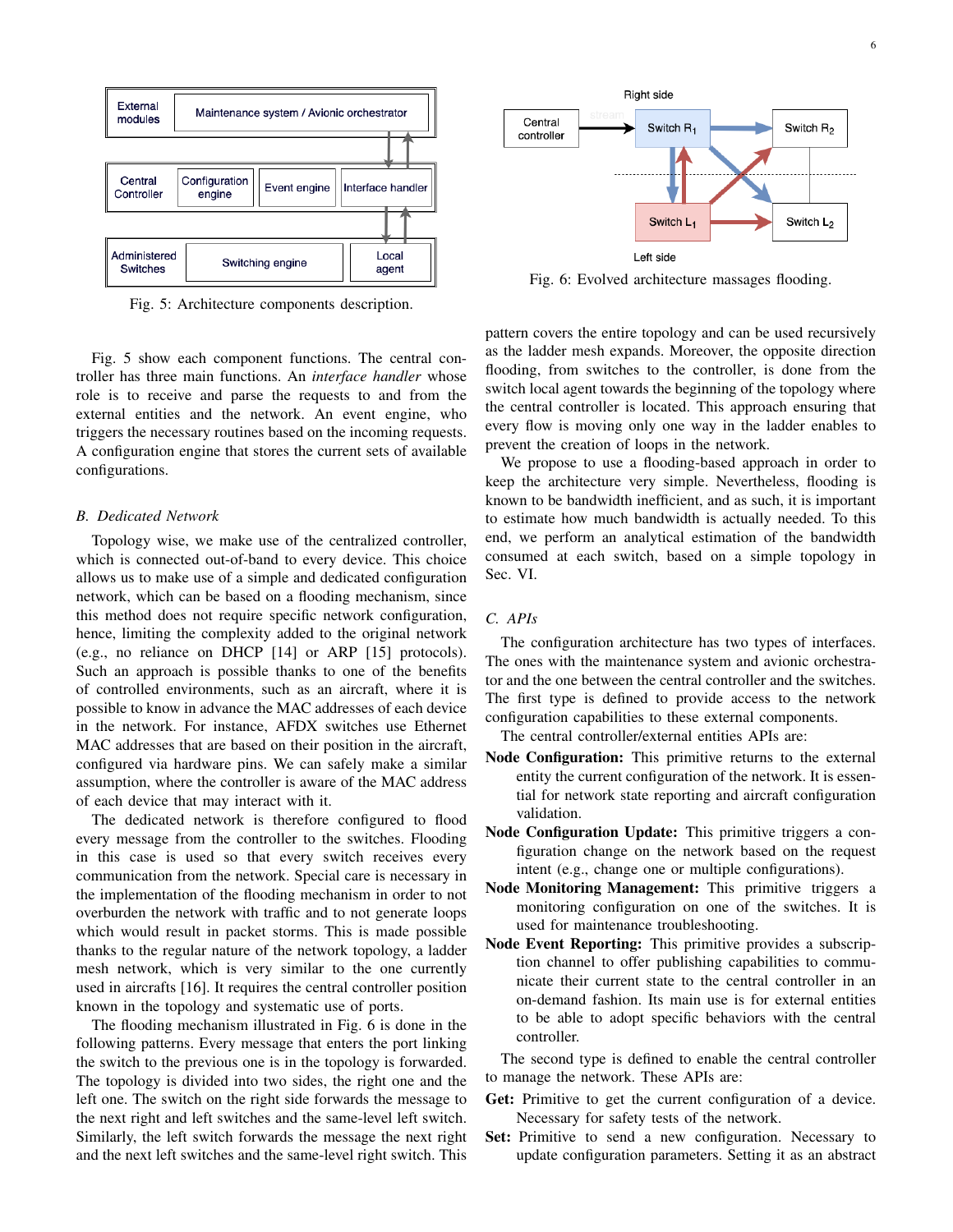primitive allows to specify a flexible wire format that either sends a whole new configuration or solely a specific parameter change.

- Report: Reporting device capabilities for multi-vendor network for example. It serves fewer purposes in integrated networks, nevertheless, it can be useful for an on-line system check.
- Subscribe: Subscribing to specific events and state telemetry is an important management capability for dynamic management. Considering the requirements, it may have a limited use, since telemetry policy will be designed offline, however, it can enable specific on-line tests on demand.

The API can be implemented as UDP streams, since such a solution offers the lightest implementation to transfer files. Compared to the currently used ARINC615A protocol, the main point that needs to be implemented is the verification handshake to accept the new file (through version checking) and the integrity check upon reception (i.e., the Cyclic Redundancy Code -CRC- recalculation).

The above API is generic enough, so to adapt to the different granularity of the various network devices configuration parameters. Routines leveraging on this API can also be implemented to accommodate testing or network validation during development phases. For instance, extensive link status monitoring can be required through the monitoring primitives (report/subscribe) for on field-testing. This architecture retains compliance with the DLCS management model and allows the creation of a dedicated overlay that supports the evolution and requirements of future systems as presented before.

#### *D. Configuration Routine Example*

Our approach allows to implement the controller side and the device side completely independent, which helps to introduce modularity in the network. If a new switch is installed, for example to replace a broken one, the network can push the intended configuration it requires based on its place in the topology. In order to do so, the central controller uses the *Get* primitive to request for switch configurations, receives an empty or invalid one from the newly placed switch which triggers it to push the intended one to said switch, allowing for its use in the aircraft. This kind of routine is of use during maintenance phases to ease the installation process of a replacement device.

The proposed architecture achieves the objectives outlined in Sec.II, introducing a well-defined API allowing flexible configuration deployment while retaining simplicity and the philosophy of the current system. Sec. VI will show how it is in line with aircrafts' requirements.

#### VI. EVALUATION

We evaluate our proposed architecture in two different ways. First, we summarize the tradeoffs made by our architecture and the ones described in Sec. IV with respect to maintenance and new use-cases requirements. Then, a first implementation of the architecture through simulation is proposed and proof of concept for the network configuration service is implemented using mininet [17] and the gRPC [18] framework.

#### *A. Tradeoff Summary*

As explained in Sec. IV, proposals are being created around the OpenFlow protocol. Comparing the OpenFlow based solution to ours revolves around studying two aspects of the proposed solutions: capabilities and maintenance requirements. Capability wise, both solutions try to offer a way to automate configuration distribution with one key difference: the use of the OpenFlow protocol limits the engineers to the configurations of switch rules. Furthermore, when OpenFlow is used to configure networks, it is used in coordination with complementary protocols for other parameters which are not directly network related. This limits what their solution is able to configure. Whereas by sticking to file-based management, we ensure that the configuration protocol is not bound to any specific aspects of network configuration. The proposed architecture does not modify current configuration management process, as opposed to OpenFlow based solutions. An important aspect of configuration validation in aircrafts is the fact that the final configuration is always verified. Whereas OpenFlow based solution relies on the conversion of Open-Flow messages into a final configuration. The closer the configuration is to hardware, like in our proposal, the less conversion steps are needed, and therefore the less possible unintended interpretation of the configuration arise.

Concerning the maintenance qualities, it is quite hard to evaluate for Consumer-Off-The-Shelf (COTS) protocols, as they do not follow development processes that are compatible with the expected constraints and safety of airworthy technologies. This leads to the use of technologies such as TCP for sessions between the controller and their administered devices.

Another important difference can be found in the traceability aspect of the configuration update process. In general, configuration of aircraft systems is done by means of files and not by individual parameters. This is done to ease and ensure traceability of any change in aircrafts system configuration. Even though per-flow management, like in OpenFlow, has shown numerous advantages for network administrators, it may reveal to be incompatible with aircrafts configuration update process. Indeed, a per-flow approach may dilute the modified information in several pieces, in contrast of the necessity to keep it unfragmented in order to guarantee consistent traceability of the systems evolution. Validity and integrity are also harder to evaluate for a parameter-based configuration protocol as the final configuration is created by the device based on the requests it receives. There is no direct mechanism to ensure that the configuration request sent is correct from a validity or integrity standpoint.

Table I, in Sec. IV, already shows the main benefits of our architecture benefits. The comparison between the proposed management architecture or the solution proposed Gao et al. [12], is mainly based on available capabilities. The use of RPCs that re-implement existing functions allow keeping already existing procedures. This implies that current configuration tools/procedures, from an aircraft perspective, can still be reused while the network can explore new operational services.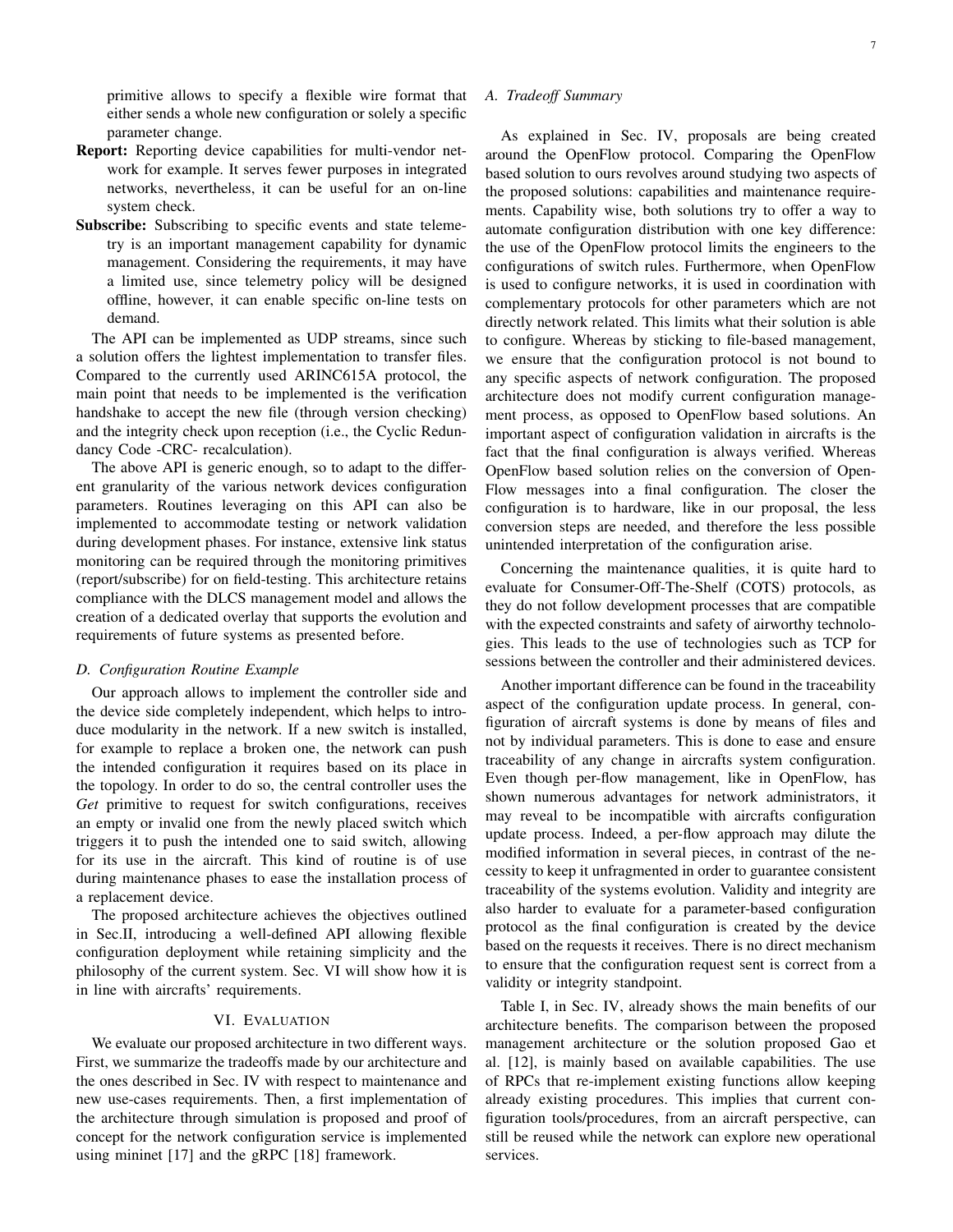



Fig. 7: Flooding in ladder meshed topology.

#### *B. Analytical Evaluation of Network Bandwidth*

The topology following a mesh ladder pattern, having *N* rows and 2 sides, namely, *Right* and *Left*, as presented in Fig. 7. The streams from the central controller are flooded to the end of the topology following the pattern, represented as well in Fig. 7 and described in Sec. V-B.

A switch  $R_n$ , on the *Right* side of the ladder, receiving a stream *s* will send such a stream to: the next *Ri*g*ht* side switch  $R_{n+1}$ ; the next *Le ft* switch  $L_{n+1}$ ; the *Le ft* switch on the same row  $L_n$ . Symmetrically, a stream arriving on the current *Left* side switch  $L_n$  will re-emit it to:  $L_{n+1}$ ;  $R_{n+1}$ ;  $R_n$ .

Therefore, a switch  $L_{n+1}$  receives four copies of a stream; one from  $R_n$  itself, two through  $L_n$  and one through  $R_{n+1}$ . Same for  $R_{n+1}$  that receives four copies of a stream; one from  $R_n$  itself, two through  $L_n$ , and one through  $L_{n+1}$ .

This enable to draw this recurring relation to calculate the number of times  $NB<sub>S</sub>(n)$  a stream is received at a given node:

$$
NB_S(n) = 4 * NB_S(n-2) \,\forall n > 2
$$

with  $NB<sub>S</sub>(1) = NB<sub>S</sub>(2) = 1$ . The bandwidth used by streams at a given switch therefore can be calculated by dividing the link capacity (in the test network 1gb/s) by the number of replicated streams the network  $NB_S(n)$ . Such bandwidth can be used to calculate the theoretical transfer time of a file of size *S* as a reference for the simulation results.

#### *C. Simulations*

We started by simulating our architecture so to offer a first representation of how the management architecture works, before going to a more adequate production-ready implementation. This evaluation looks at the timeliness of the distribution mechanism with our proposal. The gRPC framework allows to implement the API defined in Sec V as Remote Procedure Calls (RPCs) [19]. Mininet is used as a network simulation environment, since it allows to deploy the topology and emulate the architecture.

The simulation implements a sequential installation of configuration files to each switch in the network. Each switch runs an RPC server ready to receive the file and its metadata, while the controller acts as the RPC client using gRPC streams



Fig. 8: Per-node file transfer time.

to send them. The network is statically configured so that the streams are flooded across the network as previously described.

#### *D. Results*

Fig. 8 shows the measured time for each node to receive 1, 10, and 100 megabytes files. Nodes with lower number are closer to the controller. The closest the switches are to the controller, the lower the transfer time. This can be explained by the feedback effect of flooding. Indeed, network load increases as the distance between the controller and the node does as flooding generate more traffic the longer the network is. This phenomenon is well known and is also called *broadcast storm*. Thus, lowering the effective bandwidth at the end of the network. To limit such excessive bandwidth consumption, we limited the packets Time To Live (TTL) in the network, so to decrease the number of unwanted replicas. An unwanted replica is one that goes along a network beyond its destination.

Another option would be to change the controller placement to mitigate this performance drop, but its position on the network topology is selected to match the reality of an aircraft structure. Usually, aircraft computers sit at the front of the aircraft for hardware accessibility and less environment requirements.

The performance is also limited by two other factors. One is the fact that simulations are performed on top of a virtual machine on an Apple laptop, using 2 VCPUs and 4GB of RAM. The second factor is the use of TCP by gRPC. TCP reacts poorly to the duplicates generated by the flooding mechanism, because it considers duplicates as a sign of congestion, so triggering its congestion control mechanism, which keeps throughput low.

Cumulated transfer times from Fig. 8, while realistically slow, averaging at around thirty minutes for the 100MB files scenario, still shows promising results as the typical accepted time for a configuration change by airliners is fifteen minutes. However, typical configurations are way smaller than that in embedded contexts. More importantly, it shows that despite severe bandwidth limitations in a representative network, the architecture simplicity shows advantages in system flexibility such as not requiring the use of complex network discovery mechanisms.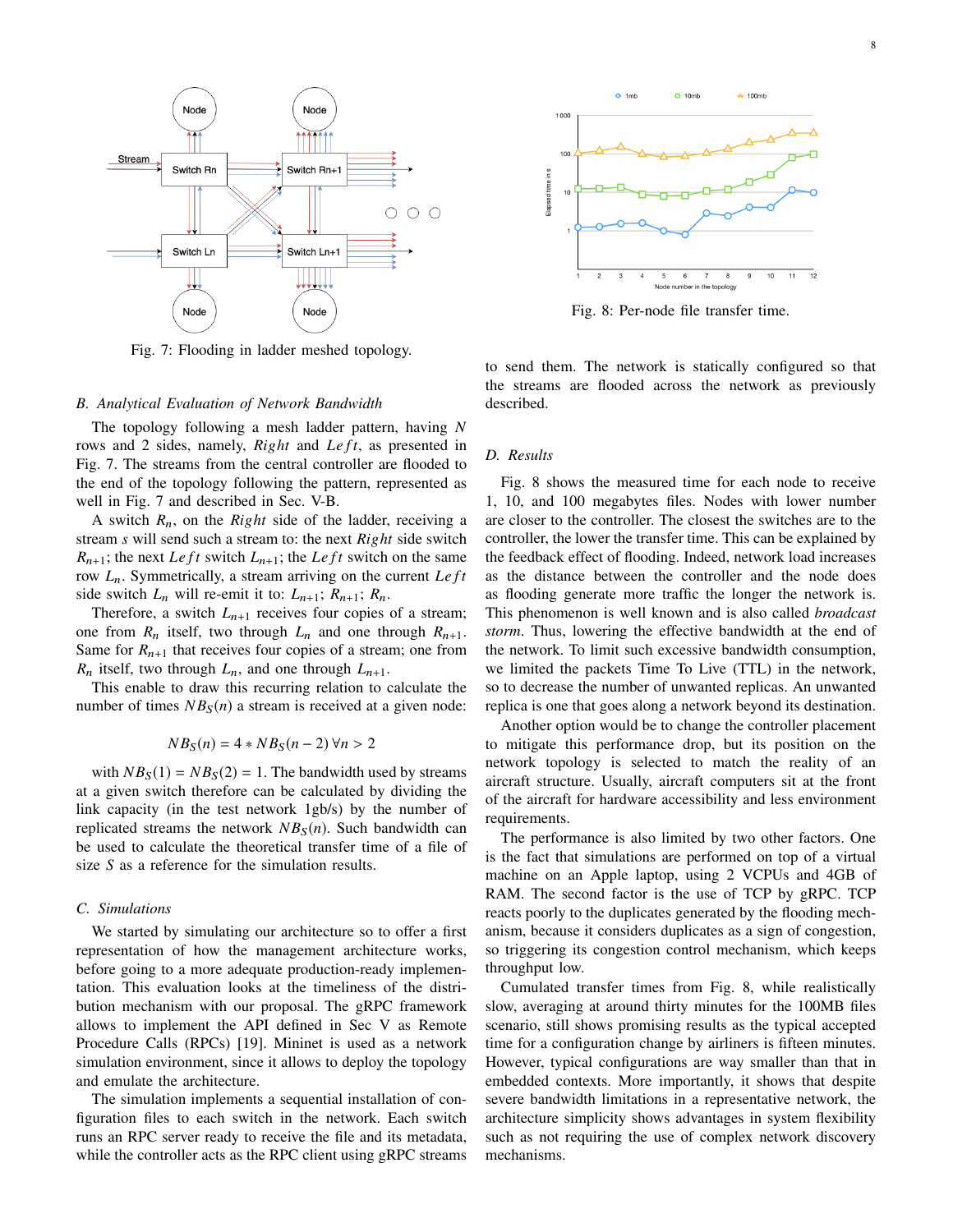

Fig. 9: Ideal vs Simulated transfer time.

As expected, the configuration deployment time scales with the file sizes and the available bandwidth. File size linearly increases the transfer time while controller/switch distance in the topology increases it exponentially as shown by the linear curve in the logarithmic scale. This can be observed particularly well by the ideal curve in Fig. 9.

Fig. 9, already discussed in Sec. VI-B, also shows the measured transfer time for each node. At first, on near nodes, completion time is very far from ideal which can be explained by the simulation limitations. Once bandwidth becomes less available as the flooding mechanism creates more replicas, the ideal time becomes less viable. Our solution performs well, close to ideal, because of the TTL limitation that we introduced in our simulations, showing the effectiveness of such mechanism.

As a proof of concept, this simulation highlights the strength of our configuration architecture. Indeed, the defined API has powerful primitives to create configuration routines according to either maintenance needs or system behaviors. Moreover, despite the aggressive flooding mechanism made to avoid the introduction of complexity in the network, the performance seems tolerable from a maintenance perspective.

#### VII. CONCLUSION

The new architectures for aircraft systems impose new requirements to embedded networks. Throughout this paper, we presented the new evolutions happening from a systemengineering point of view and how these will affect underlying networks. Aircraft networks will need to cope with more modular systems than before. Nevertheless, at present, these networks have static behaviors and cannot cope with these changes due to a lack of configuration management capabilities.

We investigated the current configuration procedures aboard aircrafts to better understand their limitations. We argued that two kind of requirements arise for a new configuration architecture. The first kind being related to the newly expected network capabilities and the second one being related the maintenance procedures expectation.

We looked at proposals being made to enhance the current solutions. Current proposals lack either sufficient capabilities to cope with the needed network adaptiveness or do not answer

the requirements fully as they focus on specific aspects of network configuration.

We propose a new configuration architecture that supports the emerging use-cases while answering these requirements. Our solution leverages various advances in network management design, while proposing a modular architecture that integrates in aeronautical procedures. Both from a system integration point of view and from a network configuration one.

We evaluated a proof of concept based on our configuration architecture to investigate its capabilities and performance. We found that our robust architecture, while refraining from adding too much complexity to the network, still enables to implement the capabilities we were looking for, while respecting the two kind of requirements we aimed to fulfil.

Early results for a simple network configuration architecture are promising, and suggest that the proposed solution will help to support long-term evolutions of aircraft systems.

#### **REFERENCES**

- [1] C. B. Watkins and R. Walter, "Transitioning from federated avionics architectures to integrated modular avionics," in *Digital Avionics Systems Conference, 2007. DASC'07. IEEE/AIAA 26th*. IEEE, 2007.
- [2] Y. Hao, X. Zhang, X. Cui, and B. Huang, "Design and realization of ima/dima system management based on avionics switched network," in *2016 International Conference on Computer, Information and Telecommunication Systems (CITS)*. Kunming, China: IEEE, 2016.
- [3] S. Korn, R.-R. Riebeling, S. Görke, and R. Reichel, "Flexible platform approach for cs27/29 fly-by-wire systems," 2013.
- [4] A. R. incorporated. Arinc 664 p 7 Avionics full duplex networks. [Online]. Available: https://standards.globalspec.com/std/1283307/arinc-664-p7
- [5] M. S. Haouati, "Architectures innovantes de systèmes de commandes de vol," Ph.D. dissertation, Institut National Polytechnique de Toulouse-INPT, 2010.
- [6] W. Steiner, M. Gutiérrez, Z. Matyas, F. Pozo, and G. Rodriguez-Navas, "Current techniques, trends, and new horizons in avionics networks configuration," in *2015 IEEE/AIAA 34th Digital Avionics Systems Conference (DASC)*. San Diego, California, USA: IEEE, 2015.
- [7] A. R. incorporated. Arinc 615a software data loader using ethernet interface. [Online]. Available: https://standards.globalspec.com/std/1017557/arinc-615a
- [8] P. Heise, F. Geyer, and R. Obermaisser, "Self-configuring deterministic network with in-band configuration channel," in *Software Defined Systems (SDS), 2017 Fourth International Conference on*. Valencia, Spain: IEEE, 2017.
- [9] N. McKeown, T. Anderson, H. Balakrishnan, G. Parulkar, L. Peterson, J. Rexford, S. Shenker, and J. Turner, "Openflow: enabling innovation in campus networks," *ACM SIGCOMM Computer Communication Review*, vol. 38, no. 2, 2008.
- [10] A. Aglargoz, A. Bierig, and A. Reinhardt, "Dynamic reconfigurability of wireless sensor and actuator networks in aircraft," in *2017 IEEE International Conference on Wireless for Space and Extreme Environments (WiSEE)*. IEEE, 2017, pp. 1–6.
- [11] J. E. Bush, A. Ayyagari, and S. L. Arnold, "System and method for automatic generation of filter rules," Oct. 5 2017, uS Patent App. 15/088,006.
- [12] H. Gao, A. Jasti, and R. Pendse, "An intelligent network monitoring and management tool for aircraft data networks," in *24th Digital Avionics Systems Conference*, vol. 2. IEEE, 2005, pp. 7–pp.
- [13] S. ARP4754, "Certification considerations for highly-integrated or complex aircraft systems," *SAE, Warrendale, PA*, 1996.
- [14] R. Droms, "Rfc 2131-dynamic host configuration protocol, march 1997," *Obsoletes RFC1541. Status: DRAFT STANDARD*, vol. 3, no. 1, 1997.
- [15] D. C. Plummer, "Rfc 826: An ethernet address resolution protocol," *InterNet Network Working Group*, 1982.
- [16] B. Annighoefer, C. Reif, and F. Thieleck, "Network topology optimization for distributed integrated modular avionics," in *2014 IEEE/AIAA 33rd Digital Avionics Systems Conference (DASC)*. IEEE, 2014, pp. 4A1–1.